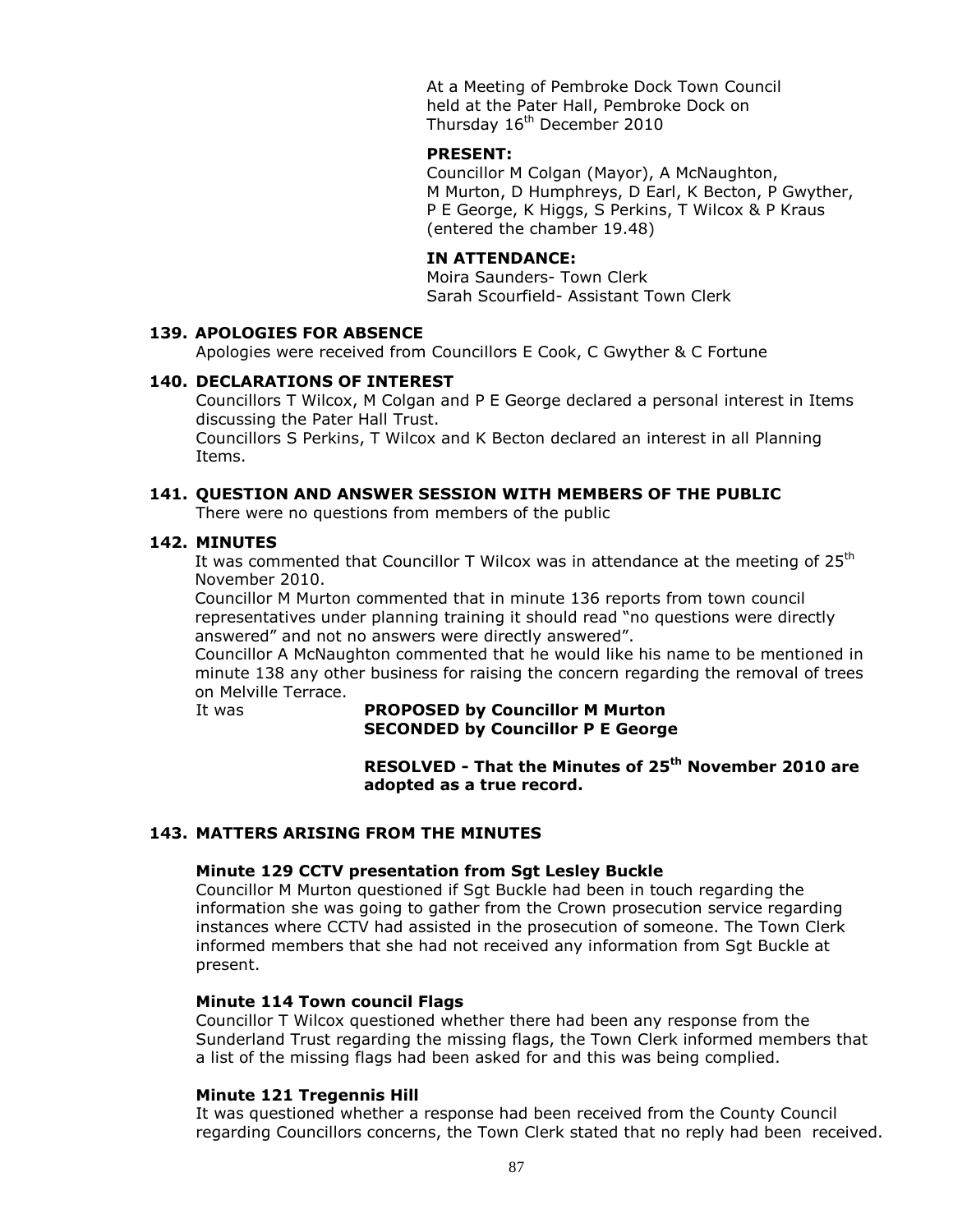The Town Clerk was asked to highlight that the concern is only about the corner of Tregennis Hill and not the whole hill.

#### **Minute 124 Audit report and requirements**

The Town Clerk informed members that she had received an apology from the Town Councils external auditors for not providing enough information to the Town Clerk regarding the need for the signed minutes. She stated that the Audit had been returned to the external auditors with relevant changes made.

#### **Minute 138 Old Silcox Site**

The Town Clerk informed members that she had made some enquiries regarding the Silcox Site. She stated that she had contacted Aldi who confirmed they are clearing the site but stated that development will not be going ahead yet.

## **144. LACK OF ACCESSIBILITY TO PEOPLE WITH DISABILITIES TO THE TOWN COUNCIL OFFICES**

Councillor K Becton raised concerns regarding the lack of accessibility to the Town Council offices for people with disabilities she feared that the Pater Hall does not conform to the Equalities Act (April 2010). She stated that for people to access the Town Clerk and have a private conversation is impossible at present as there is no form of easy access for people who are wheelchair bound. After further discussion It was:

#### **PROPOSED by Councillor T Wilcox SECONDED by Councillor K Becton**

**RESOLVED: That the Town Clerk contact Alan Hunt of the County Council to assess the building and report back to the Town Council** 

# **145. NOTICES OF MOTION RAISED BY COUNCILLOR TRUSTEES OF THE PATER HALL Motion 1**

It was:

**PROPOSED by Councillor P Gwyther SECONDED by Councillor P E George**

**"That the motion regarding the wages subsidy to the Pater Hall Community Trust reducing it by an annual amount of 5%, on Thursday November 4th 2010, be rescinded and that the following motion regarding the wages subsidy be submitted in its place.**

**Namely that this council supports the Pater Hall Community Trust in their efforts to improve the Pater Hall on behalf of the community of Pembroke Dock and maintains the current wages subsidy at 70% for the next three years. A review of the subsidy will then take place having scrutinised the latest annual accounts and financial assets of the Trust."**

Concerns were raised by Councillors and Trust members were asked whether booking charges were being raised and if the business plan was being progressed.

It was felt that there needed to be improvements in relationships between the Trust and Town Council.

The question with regard to fundraising by the Trust to help towards the running of the Hall was raised and discussed. Councillor P Gwyther commented that the recent grant application had taken up a lot of time of the Trust officers and stated that booking hours had been increased yet wages are going up and up.

He stated that if the Town Council do not support the Pater Hall Trust then the Trust will have to finish.

Members commented that they did not want the Trust or the Pater Hall to close but that the Town Council could not keep issuing what could be seen as open ended cheques to the Trust year after year as the money is public money to be used for the benefit of the residents of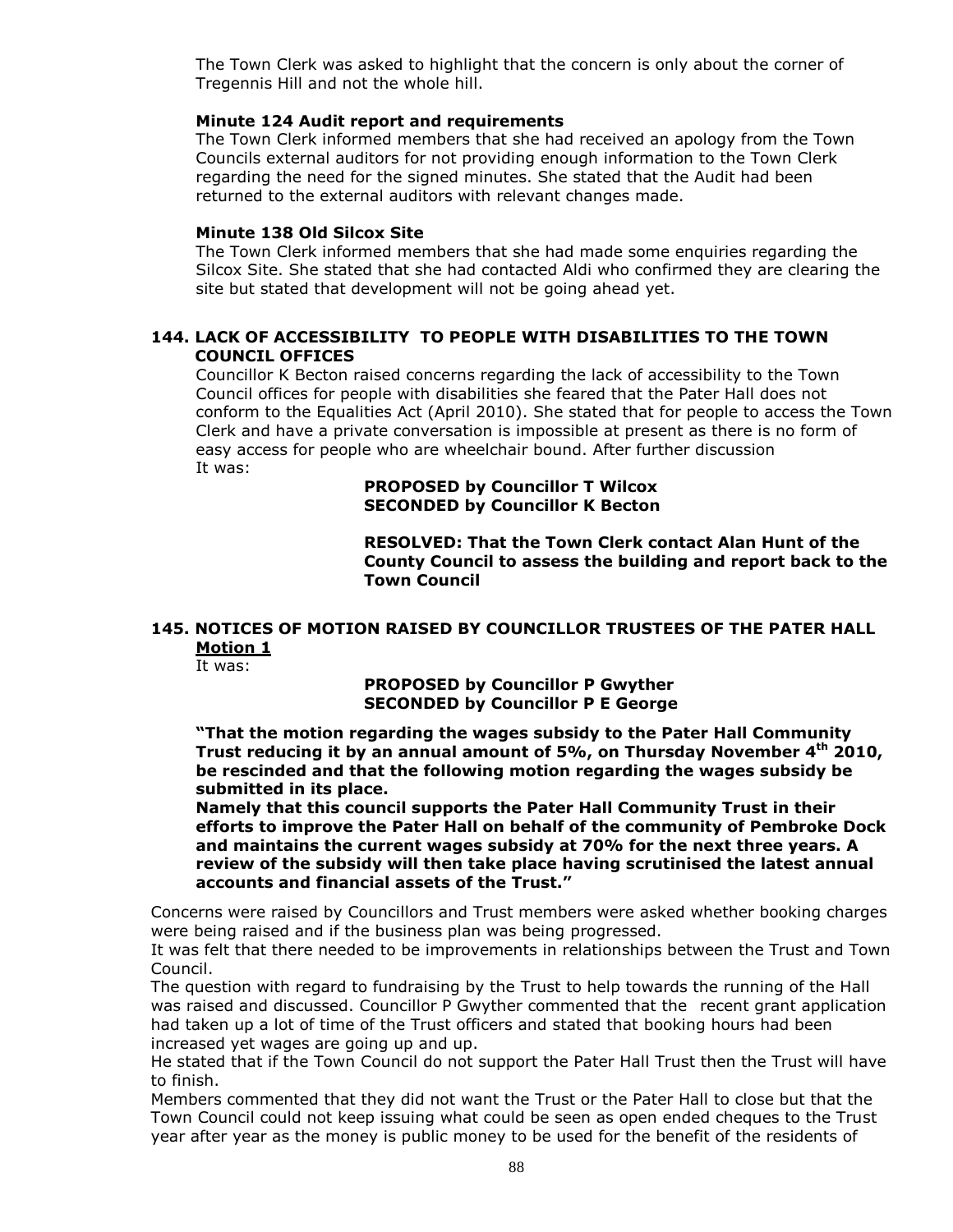Pembroke Dock. It was stated that there has been no evidence that the residents of Pembroke Dock want the Hall to be kept open.

After further discussion to give the Town Council time to scrutinise the accounts of the Pater Hall Trust the motion was amended.

It was:

## **PROPOSED by Councillor S Perkins SECONDED by Councillor K Becton**

**That the motion regarding the wages subsidy to the Pater Hall Community Trust reducing it by an annual amount of 5%, on Thursday November 4th 2010, be rescinded and that the following motion regarding the wages subsidy be submitted in its place.**

**Namely that this council supports the Pater Hall Community Trust in their efforts to improve the Pater Hall on behalf of the community of Pembroke Dock and maintains the current wages subsidy at 70% for the next financial year (2011/12). A review of the subsidy will then take place having scrutinised the latest annual accounts and financial assets of the Trust.**

This motion was carried by a majority vote of the Town Council

# **Motion 2**

It was:

## **PROPOSED by Councillor P Gwyther SECONDED by Councillor P E George**

#### **That the council place in its budget estimates for 2010/2011 a sum of £10,000 allocated against match funding towards the European Grant for hall improvements.**

Members questioned if the bid had already been submitted and asked if sources of the needed match funding were to be put in with the bid. Councillor P Gwyther commented that the bid had been submitted with the Town Council being shown as providing match funding.

It was stated that the Trust assumed that the Town Council would provide the match funding. Councillor K Becton expressed her deep concern that the Trust had not asked the Town Council for help with the match funding before the grant bid was made.

After further discussion it was agreed that the proposed motion would be adjourned until more information had been gained from the European Officer, Mr Gwyn Evans.

## It was **PROPOSED by Councillor S Perkins SECONDED by Councillor K Becton**

**RESOLVED - That the Town Council invite Mr Gwyn Evans to the next meeting to clarify these and other issues.**

## **146. REPORT OF THE TOWN CLERK**

# **123. Christmas closing times**

The Town Clerk suggested that the Town Council Offices are closed from 24<sup>th</sup> December at 1.00pm through until the  $4<sup>th</sup>$  January 2011; these dates are the same as the County Council office opening hours over the Christmas period. Members agreed the proposed closure dates.

# **124. Special Council Budget meeting – 6 th January 2011**

The Town Clerk informed members that as the precept request must be with the County Council by  $14<sup>th</sup>$  January 2011 she suggested that there is a special meeting to be held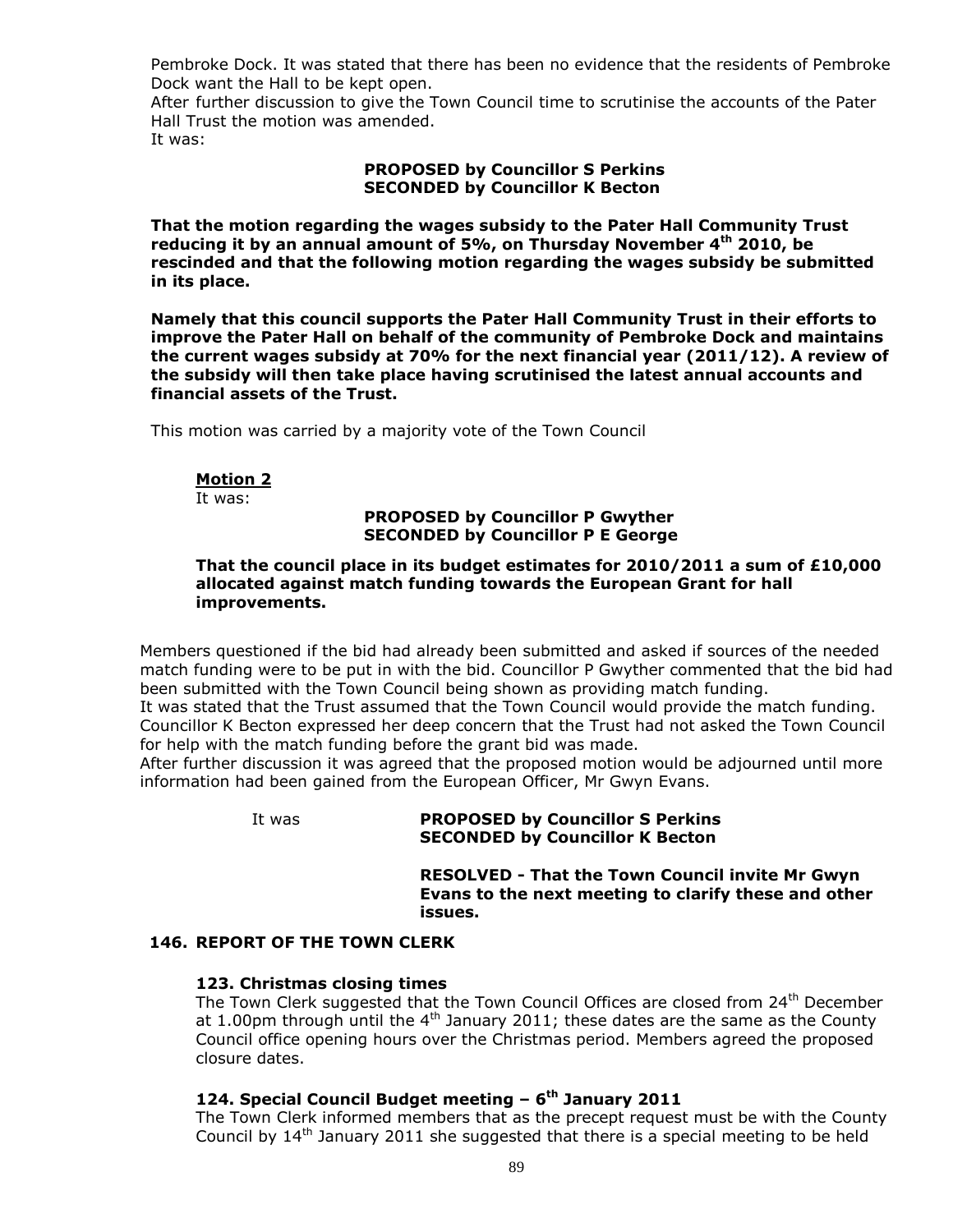on the evening of  $6<sup>th</sup>$  January 2011 to finalise the budget for the year 2011/12, this was agreed by the Town Council.

## **125. PCSO Provision in Pembroke Dock**

The Town Clerk informed members that she had received a letter from Ian Arundale the Chief Constable of the Dyfed Powys police force in response to the letter sent asking him for his comments and reassurance about PCSO provision. In relation to the provision of PCSOs in Pembroke Dock, Mr Arundale confirms that two staff are contracted on a temporary basis until the end of March 2011.The Divisional Commander in Pembrokeshire, Chief Superintendent Dean Richards, is examining the resources across Pembrokeshire to ensure that there is no adverse impact upon the community. Mr Arundale states that he cannot promise that the front line will not be affected given the financial challenges ahead.

The Town Clerk informed members that Mr Arundale is exploring opportunities to secure external funding to support the continued employment of staff. She stated that he was asking that the Town Council consider whether there are any opportunities to financially support the continued provision of PCSOs in the town. It was agreed to note this request.

# **126. Pembrokeshire County Council – Improvement Review Plan**

The Town Clerk stated that she had received a letter explaining that the improvement review for 2009/10 was available on their website. Also the improvement plan for 2010/11 and the Community Plan for 2010-25 are also available.

# **127. Local Development Plan- Deposit Plan**

The Town Clerk informed members that the County Council have offered the Town Council two places at briefing sessions in January 2011. She stated that she had booked a place for herself and questioned if councillor wished to attend one of these sessions to be held on Wednesday  $12<sup>th</sup>$  January at either 10.00am or 6.30pm.

#### **128. Heritage Lottery Fund Research: Evaluation of Townscape Heritage Initiative**

The Town Clerk stated that she had received a letter from Oxford Brookes University who are undertaking an evaluation on the effectiveness of the THI programme by sampling a cross-section of the schemes over a ten year period. The aim of the project has been to monitor the long term impact of the schemes.

Enclosed was a questionnaire to be completed with regard to the effectiveness of the THI scheme. The Town Clerk asked for comments to be emailed to her.

## **129. Macmillan Cancer Support- South West Wales**

The Town Clerk informed members that the Macmillan Cancer Support aims to support and make life easier for everyone living with cancer. To deliver their services costs money and they are asking to support them with a financial donation. Members stated that due to the policies set in place they could not award financial assistance to this organisation as its activities fell outside of Pembroke Dock.

## **130. Ty Hafan**

The Town Clerk informed members that Ty Hafan offers comfort, care and support at home and in the community to families where there is a child or young person who has a condition that means they are not expected to survive beyond 19 years. It costs millions of pounds to run Ty Hafan and as it has no guarantee of any statutory funding it is asking that the Town Council to support Ty Hafan by choosing them as a mayor's charity. Members stated that due to the policies set in place they could not award financial assistance to this organisation as its activities fell outside of Pembroke Dock.

## **131. Samaritans – Financial support**

The Town Clerk informed members that she had received a request for financial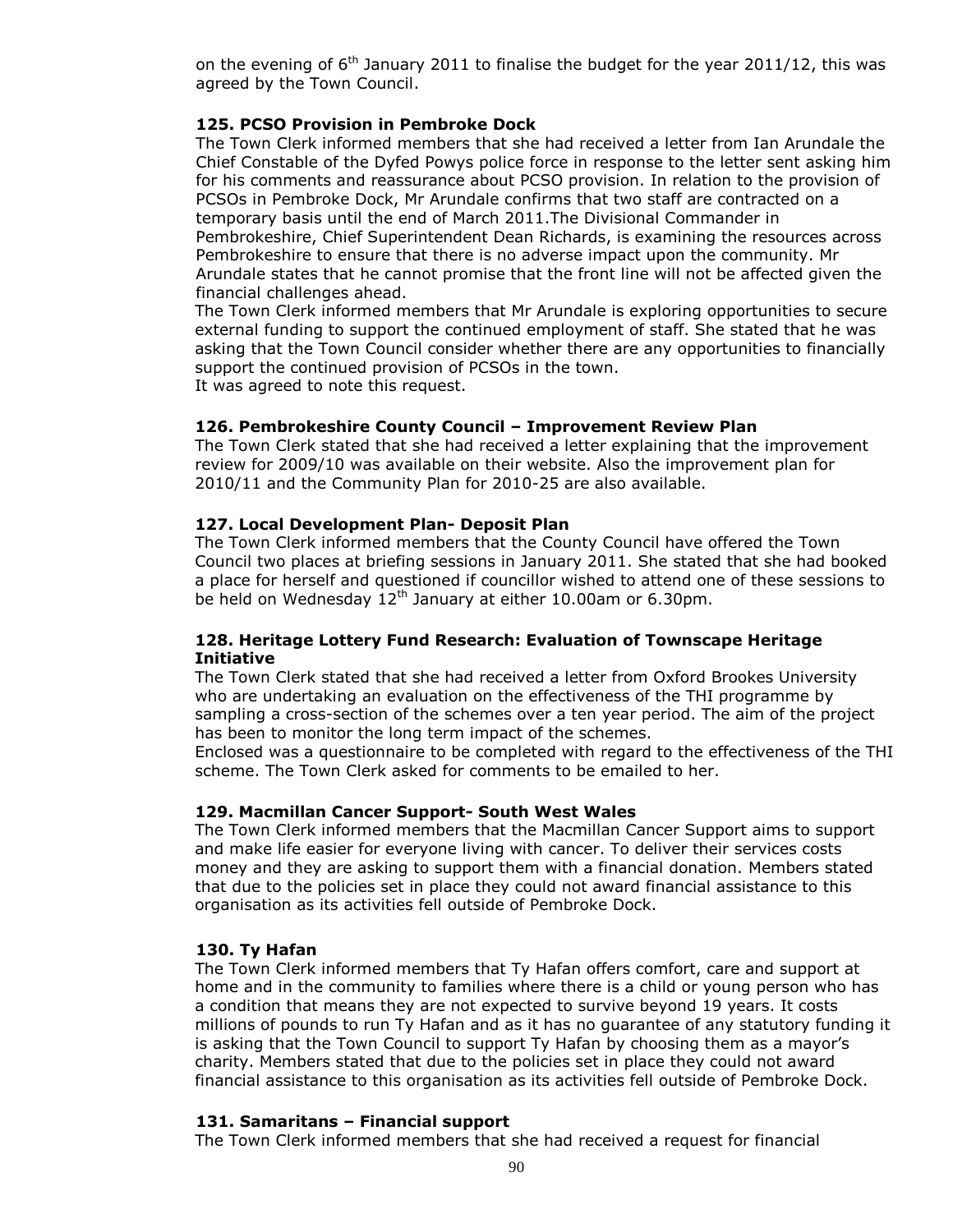assistance from the Samaritans in Haverfordwest. The organisation supports members of the community in distress or suicidal by opening more shifts. They estimate that 75% of the 1250 calls that they receive originate from Pembrokeshire. Members stated that due to the policies set in place they could not award financial assistance to this organisation as its activities fell outside of Pembroke Dock.

# **132. Planning Applications**

| 10/0900/PA | Rembrandt Jewellers<br>Dimond Street<br>Pembroke Dock                              | 17 Dimond Street<br>Pembroke Dock<br><b>New Shop Front</b>                                                    |  |
|------------|------------------------------------------------------------------------------------|---------------------------------------------------------------------------------------------------------------|--|
| It was:    | <b>PROPOSED by Councillor D Humphries</b><br><b>SECONDED by Councillor P Kraus</b> |                                                                                                               |  |
|            | supported.                                                                         | RESOLVED - That the Town Council recommend this application is                                                |  |
| 10/0928/TF | Mr I Gregson<br>Ferry wood House<br>Ferry Inn<br>Pembroke Dock                     | Ferry wood House<br>Ferry Inn<br>Pembroke Dock<br><b>Removal of Ash tree and</b><br><b>Pollard beech tree</b> |  |
| It was:    | <b>PROPOSED by Councillor D Humphries</b><br><b>SECONDED by Councillor D Earl</b>  |                                                                                                               |  |
|            | supported.                                                                         | RESOLVED - That the Town Council recommend this application is                                                |  |
| 10/0872/PA | 6 Springfield Road<br>Imble<br>Pembroke Dock<br><b>SA72 6PZ</b>                    | 6 Springfield Road<br>Imble<br>Pembroke Dock<br><b>Erection of Dwelling</b>                                   |  |
| It was:    | <b>PROPOSED by Councillor K Higgs</b><br><b>SECONDED by Councillor D Humphries</b> |                                                                                                               |  |
|            | RESOLVED - That the Town Council recommend this application is<br>supported.       |                                                                                                               |  |

## **133. Planning decisions**

10/0645/AD- Erection of illuminated signs- Unit 1 London Road, Industrial Estate, Pembroke Dock, SA72 4RZ- **Granted**

# **147. SUPPLEMENTARY REPORT OF THE TOWN CLERK**

## **134. Councillor vacancy in Llanion**

The Town Clerk stated that she had been informed by the elections office of the County Council that this vacancy is to be filled by co-option. She suggested that the notices are put up in January for 3 weeks to allow anyone interested to apply to Council.

## **135. Off street parking places and prohibition and restriction of waiting, loading and parking places consolidation orders 2011**

The Town Clerk informed members that she had received a letter from Mr Darren Thomas the Head of highways and construction in the County Council informing the Town Council that the County Council has resolved to adopt Civil Parking Enforcement powers with effect from 1<sup>st</sup> February 2011.

All traffic regulation and parking place orders relating to on and off street parking will be revised to reflect the switch to the new system of penalty charges and civil liabilities. The effect of the new orders will be to consolidate all existing on street parking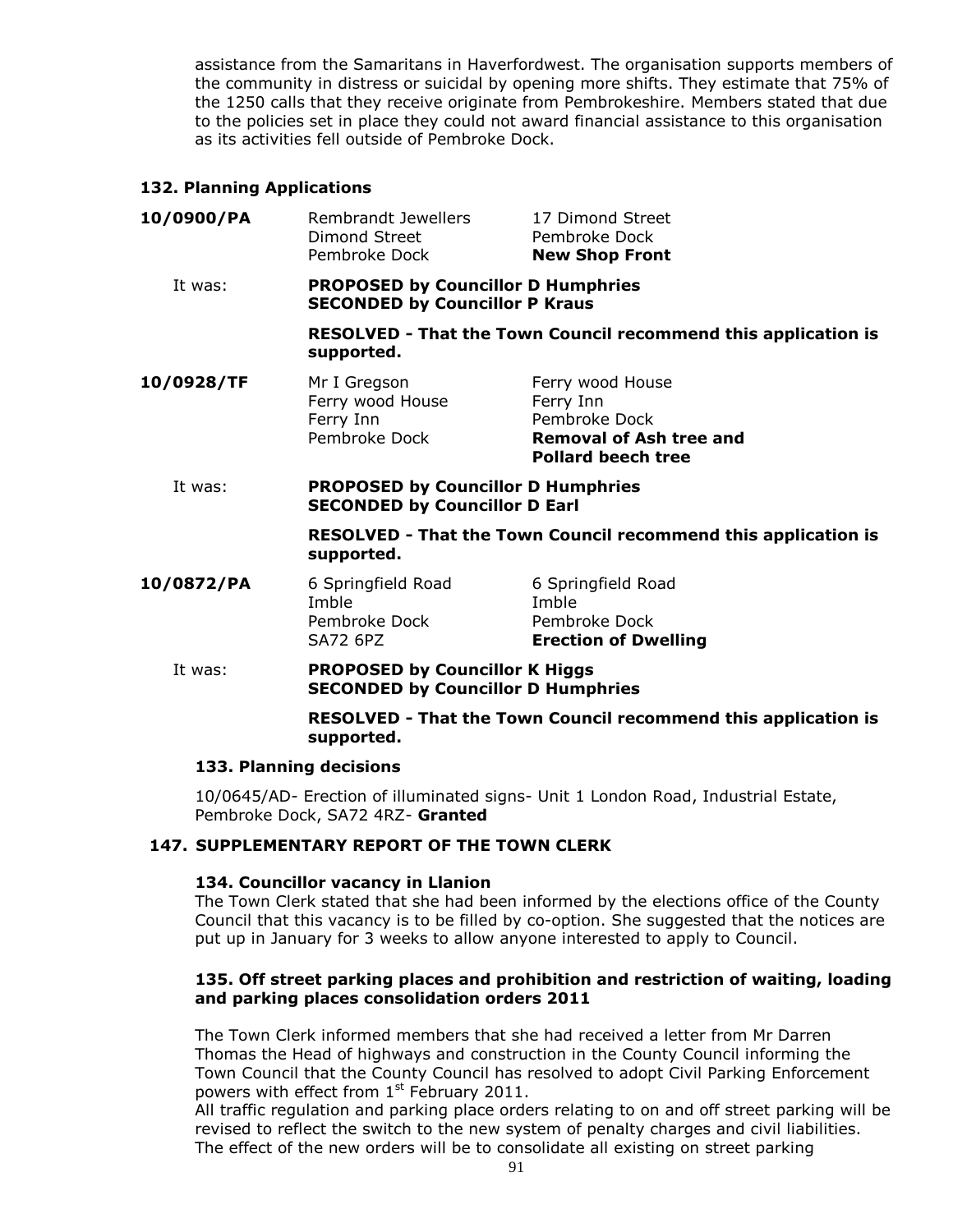restriction orders into one document and the same for all off street parking place orders. There will be no change to the actual restrictions on site, nor any new restrictions introduced. Members requested to ask the County Council what their policies would be regarding parking in the narrow streets of the town.

# **136. Pembroke Dock Chamber of Trade**

The Town Clerk informed members that she had received a letter from the Pembroke Dock Chamber of Trade requesting a councillor to be appointed to attend their meetings after discussion it was agreed that Councillor M Colgan would attend the next meeting.

# **137. Village Green**

The Town Clerk informed members that the enquiry for the Village Green application in Pennar would be due to start on 23rd May 2011.

# **136. Planning Applications**

| 10/0936/CA | Mrs Julia Stuart<br>24 Prospect Place<br>Pembroke Dock<br>Pembrokeshire                                                                           | Land Adj to corner of Sloggets Hill<br>& Milton Terrace<br>Pembroke Dock<br>Demolition of existing garage and<br>erection of two houses. |  |
|------------|---------------------------------------------------------------------------------------------------------------------------------------------------|------------------------------------------------------------------------------------------------------------------------------------------|--|
| It was:    | <b>PROPOSED by Councillor D Humphries</b><br><b>SECONDED by Councillor M Murton</b>                                                               |                                                                                                                                          |  |
|            | <b>RESOLVED - That the Town Council recommend this application is</b><br>not supported due to the difficult access and egress to the<br>property. |                                                                                                                                          |  |

## **148. FINANCIAL REPORT**

# **34. ACCOUNTS FOR PAYMENT**

The following accounts are submitted for approval of payment:-

| 87 | BT - Internet Services - Pater Hall                        | £145.66   |
|----|------------------------------------------------------------|-----------|
| 88 | British Legion- Poppy Appeal                               | £74.00    |
| 89 | Mileage costs 2 trips to Swansea to collect cherry picker  | £94.92    |
| 90 | Newey & Eyre - Christmas lighting materials                | £173.89   |
| 91 | Days Rental - Cherry picker hire for 11 days               | £416.83   |
| 92 | JS Pickering Electrical - Erection of Xmas lighting        | £3,150.00 |
| 93 | Domain Group- Website name renewal                         | £40.00    |
| 94 | All seasons Fireworks - Festival fireworks $10th$ December | £1,000.00 |
| 95 | <b>Swalec Pump House Electricity</b>                       | £21.11    |

# **35. SALARIES AND WAGES**

| 05/11/2010-21/11/2010 | Salaries and Wages | £1848.26 |
|-----------------------|--------------------|----------|
| 05/11/2010-21/11/2010 | Tax and NI         | £536.31  |